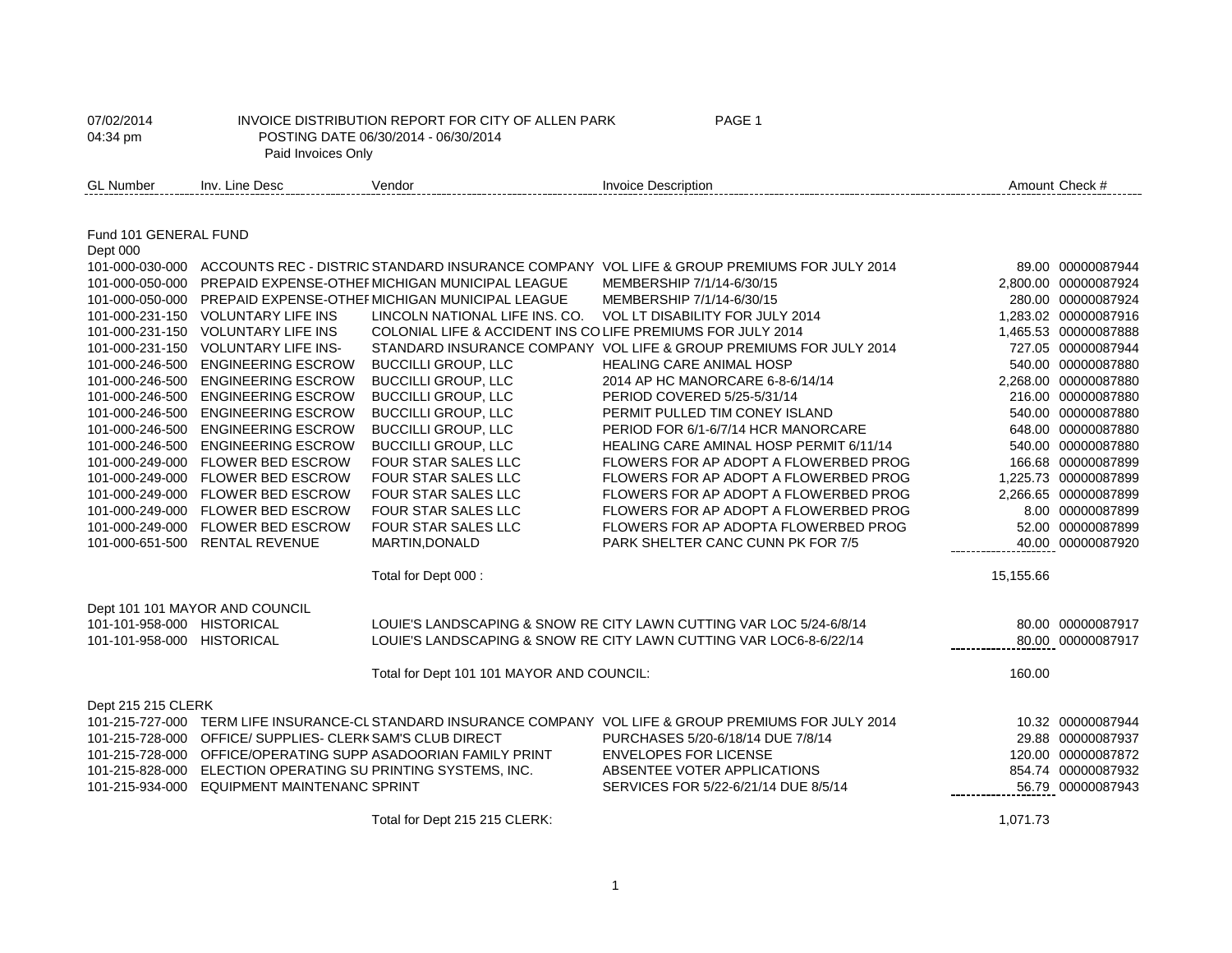| 07/02/2014<br>04:34 pm      | Paid Invoices Only                                        | INVOICE DISTRIBUTION REPORT FOR CITY OF ALLEN PARK<br>POSTING DATE 06/30/2014 - 06/30/2014 | PAGE 1                                                                                                     |           |                       |
|-----------------------------|-----------------------------------------------------------|--------------------------------------------------------------------------------------------|------------------------------------------------------------------------------------------------------------|-----------|-----------------------|
| <b>GL Number</b>            | Inv. Line Desc                                            | Vendor                                                                                     | <b>Invoice Description</b>                                                                                 |           | Amount Check #        |
|                             |                                                           |                                                                                            |                                                                                                            |           |                       |
| Dept 221 221 ADMINISTRATION |                                                           |                                                                                            |                                                                                                            |           |                       |
|                             |                                                           |                                                                                            | 101-221-727-000 TERM LIFE INSURANCE-AL STANDARD INSURANCE COMPANY VOL LIFE & GROUP PREMIUMS FOR JULY 2014  |           | 23.52 00000087944     |
|                             | 101-221-727-000 TERM LIFE INSURANCE                       |                                                                                            | STANDARD INSURANCE COMPANY VOL LIFE & GROUP PREMIUMS FOR JULY 2014                                         |           | 26.70 00000087944     |
|                             | 101-221-728-000 OFFICE SUPPLIES- ADMIN SAM'S CLUB DIRECT  |                                                                                            | PURCHASES 5/20-6/18/14 DUE 7/8/14                                                                          |           | 29.88 00000087937     |
|                             | 101-221-826-000 CITY ATTORNEY                             | <b>FAUSONE BOHN, LLP</b>                                                                   | PROF SERVICES APBRA FAIRLANE GREEN                                                                         |           | 799.00 00000087897    |
|                             | 101-221-828-000 LABOR ATTORNEY                            | LAW OFFICES OF HOWARD SHIFMA GENERAL LABOR MATTERS                                         |                                                                                                            |           | 1,450.00 00000087915  |
|                             |                                                           |                                                                                            | 101-221-963-000 PROFESSIONAL SERVICES MCCONNELL COMMUNICATIONS, IN COMMUNICATION SERV MONTH OF JUNE 2014   |           | 975.00 00000087921    |
|                             |                                                           |                                                                                            | 101-221-976-000 BLOCK GRANTS- COMFOR A TO Z TOTAL HEATING & COOLING HOUSEING REHAB PROJ 14921 COLLEGE      |           | 4,695.00 00000087865  |
|                             | 101-221-976-000 BLOCK GRANTS                              | <b>BAUDER CONSTRUCTION</b>                                                                 | REMOVE AND REPLACE ROOF, REMOVE DEBRIS                                                                     |           | 3,780.00 00000087876  |
|                             |                                                           | Total for Dept 221 221 ADMINISTRATION:                                                     |                                                                                                            | 11,779.10 |                       |
| Dept 225 225 ASSESSOR       |                                                           |                                                                                            |                                                                                                            |           |                       |
|                             |                                                           |                                                                                            | 101-225-727-000 TERM LIFE INSURANCE-AS STANDARD INSURANCE COMPANY VOL LIFE & GROUP PREMIUMS FOR JULY 2014  |           | 9.76 00000087944      |
|                             | 101-225-728-000 OFFICE SUPPLIES- ASSES SAM'S CLUB DIRECT  |                                                                                            | PURCHASES 5/20-6/18/14 DUE 7/8/14                                                                          |           | 29.88 00000087937     |
|                             | 101-225-816-000 PROF, SERV. - OTHER                       | FOSTER SWIFT COLLINS & SMITH P/CLIENT MATTER 81246-00003                                   |                                                                                                            |           | 11.952.80 00000087898 |
|                             |                                                           | 101-225-816-000 PROF. SERV. - OTHER APR FOSTER SWIFT COLLINS & SMITH PICLIENT MATTER 81246 |                                                                                                            |           | 7,627.93 00000087898  |
|                             |                                                           | 101-225-816-000 PROF. SERV. - OTHER-MAY FOSTER SWIFT COLLINS & SMITH PICLIENT MATTER 81246 |                                                                                                            |           | 6,187.25 00000087898  |
|                             | 101-225-963-000 PROFESSIONAL SERVICES MEGHAN PORTER LLC   |                                                                                            | 35 HRS 6/15-6/30/14                                                                                        |           | 1,295.00 00000087922  |
|                             | 101-225-963-000 PROFESSIONAL SERVICES GARY EVANKO LLC     |                                                                                            | 5 HRS 6/15-6/30/14                                                                                         |           | 325.00 00000087901    |
|                             |                                                           | Total for Dept 225 225 ASSESSOR:                                                           |                                                                                                            | 27,427.62 |                       |
| Dept 230 230 FINANCE        |                                                           |                                                                                            |                                                                                                            |           |                       |
|                             |                                                           |                                                                                            | 101-230-727-000 TERM LIFE INSURANCE-FII STANDARD INSURANCE COMPANY VOL LIFE & GROUP PREMIUMS FOR JULY 2014 |           | 12.00 00000087944     |
|                             | 101-230-728-000 OFFICE SUPPLIES- FINAN ISAM'S CLUB DIRECT |                                                                                            | PURCHASES 5/20-6/18/14 DUE 7/8/14                                                                          |           | 29.88 00000087937     |
|                             |                                                           |                                                                                            |                                                                                                            |           |                       |
|                             |                                                           | Total for Dept 230 230 FINANCE:                                                            |                                                                                                            | 41.88     |                       |
| Dept 253 253 TREASURER      |                                                           |                                                                                            |                                                                                                            |           |                       |
|                             |                                                           |                                                                                            | 101-253-727-000 TERM LIFE INSURANCE-TR STANDARD INSURANCE COMPANY VOL LIFE & GROUP PREMIUMS FOR JULY 2014  |           | 7.32 00000087944      |
|                             | 101-253-728-000 OFFICE SUPPLIES-TREAS SAM'S CLUB DIRECT   |                                                                                            | PURCHASES 5/20-6/18/14 DUE 7/8/14                                                                          |           | 29.88 00000087937     |
|                             |                                                           | Total for Dept 253 253 TREASURER:                                                          |                                                                                                            | 37.20     |                       |
|                             |                                                           |                                                                                            |                                                                                                            |           |                       |
| Dept 263 263 CITY HALL      |                                                           |                                                                                            | 101-263-727-000 TERM LIFE INSURANCE-CI STANDARD INSURANCE COMPANY VOL LIFE & GROUP PREMIUMS FOR JULY 2014  |           | 6.00 00000087944      |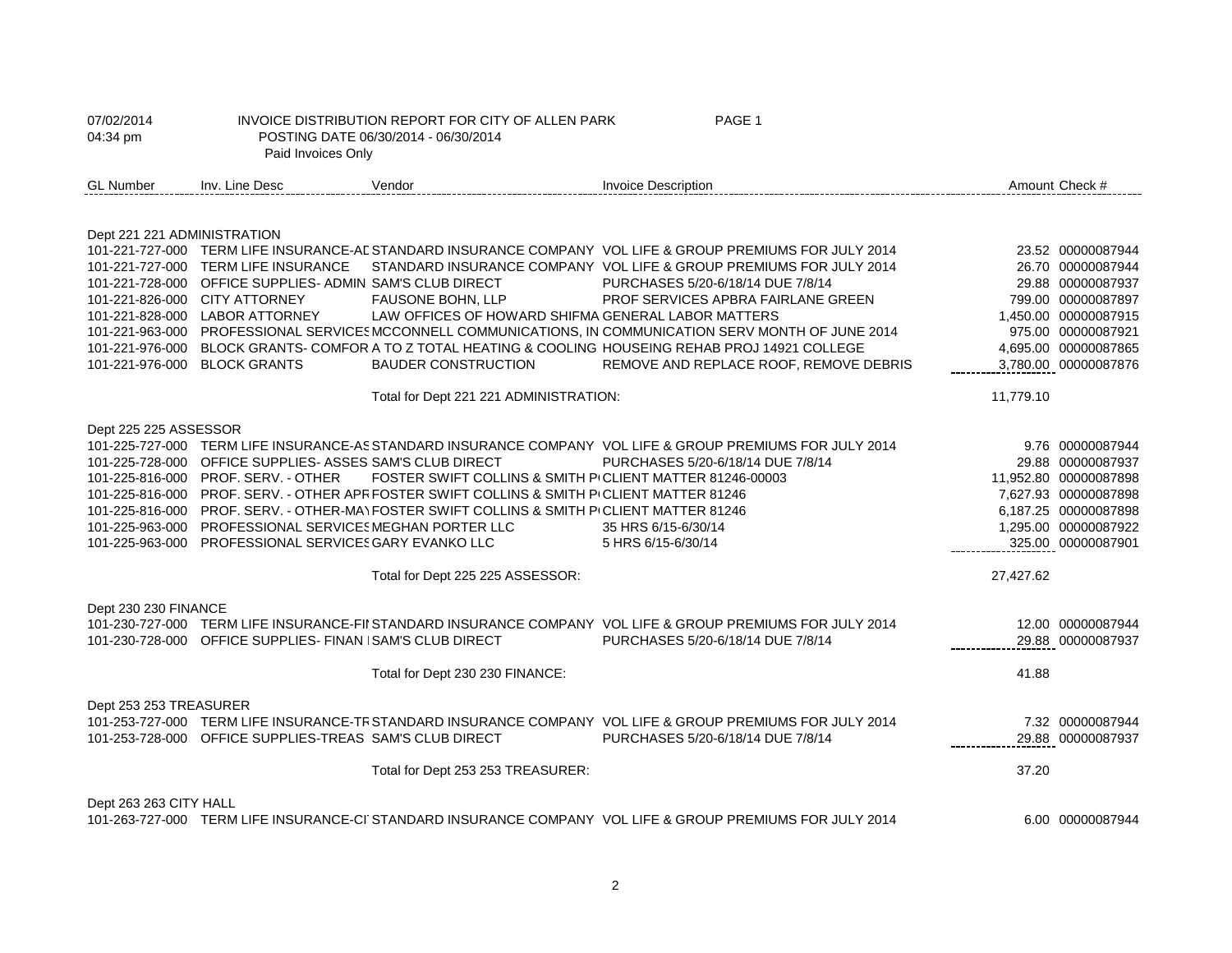| 07/02/2014<br>04:34 pm | Paid Invoices Only                                        | INVOICE DISTRIBUTION REPORT FOR CITY OF ALLEN PARK<br>POSTING DATE 06/30/2014 - 06/30/2014 | PAGE 1                                                                                                    |           |                       |
|------------------------|-----------------------------------------------------------|--------------------------------------------------------------------------------------------|-----------------------------------------------------------------------------------------------------------|-----------|-----------------------|
| <b>GL Number</b>       | Inv. Line Desc                                            | Vendor                                                                                     | <b>Invoice Description</b>                                                                                |           | Amount Check #        |
|                        | 101-263-853-000 TELEPHONE- SERV-16850 COMCAST             |                                                                                            | SERVICE BILLING 7/1-7/31/14                                                                               |           | 199.95 00000087889    |
|                        | 101-263-853-000 TELEPHONE-313389129097 AT & T             |                                                                                            | SERVICE DATES OF 5/14-6/22/14                                                                             |           | 19.78 00000087873     |
|                        | 101-263-853-000 TELEPHONE- CITY HALL AT & T LONG DISTANCE |                                                                                            | SERVICE MAY 1- JUNE2                                                                                      |           | 82.09 00000087965     |
| 101-263-920-000        | UTILITIES- INV 6836687 949 DTE ENERGY                     |                                                                                            | SERV DATE 5/12-6/10/14 16850 SOUTHFIELD                                                                   |           | 12,427.99 00000087896 |
| 101-263-931-000        | BUILDING MAINTENANCE- GLENDALE AUTO VALUE                 |                                                                                            | <b>SUPPLIES</b>                                                                                           |           | 31.58 00000087902     |
| 101-263-931-000        | BUILDING MAINTENANCE A & B LOCKSMITH                      |                                                                                            | <b>KEYS</b>                                                                                               |           | 11.00 00000087864     |
| 101-263-931-000        | BUILDING MAINTENANCE A & B LOCKSMITH                      |                                                                                            | <b>KEYS</b>                                                                                               |           | 11.00 00000087864     |
|                        |                                                           | Total for Dept 263 263 CITY HALL:                                                          |                                                                                                           | 12,789.39 |                       |
|                        | Dept 305 305 POLICE DEPARTMENT                            |                                                                                            |                                                                                                           |           |                       |
|                        |                                                           |                                                                                            | 101-305-727-000 TERM LIFE INSURANCE- P(STANDARD INSURANCE COMPANY VOL LIFE & GROUP PREMIUMS FOR JULY 2014 |           | 216.00 00000087944    |
| 101-305-729-000        | K-9 SUPPLIES                                              | PET SUPPLIES PLUS                                                                          | K-9 SUPPLIES                                                                                              |           | 59.62 00000087929     |
|                        |                                                           |                                                                                            | 101-305-731-000 ORDINANCE EXPENSE- OF LOUIE'S LANDSCAPING & SNOW RE CITY LAWN CUTTING VAR LOC 5/24-6/8/14 |           | 250.00 00000087917    |
|                        | 101-305-731-000 ORDINANCE EXPENSE                         |                                                                                            | LOUIE'S LANDSCAPING & SNOW RE CITY LAWN CUTTING VAR LOC6-8-6/22/14                                        |           | 300.00 00000087917    |
|                        | 101-305-757-000 OPERATING SUPPLIES                        | KONICA MINOLTA BUSINESS SOLUT COPIER USAGE 5/1-5/31/14                                     |                                                                                                           |           | 65.54 00000087912     |
|                        | 101-305-761-000 PRISONER BOARD                            | WAYNE COUNTY - ACCTS, REC.                                                                 | PRISONER HOUSING                                                                                          |           | 4,515.00 00000087958  |
|                        |                                                           | 101-305-761-000 PRISONER-DEDUCT 2 DAY WAYNE COUNTY - ACCTS. REC.                           | PRISONER HOUSING                                                                                          |           | (70.00) 00000087958   |
|                        | 101-305-761-000 PRISONER BOARD- INV 00 SAM'S CLUB DIRECT  |                                                                                            | PURCHASES 5/20-6/18/14 DUE 7/8/14                                                                         |           | 35.94 00000087937     |
| 101-305-768-000        | <b>UNIFORMS</b>                                           | CUDA UNIFORM, INC.                                                                         | <b>BADGE</b>                                                                                              |           | 76.00 00000087890     |
|                        | 101-305-805-000 VEHICLE TOWING                            | <b>CITY TOWING</b>                                                                         | 65 VEHICLES TOWED BY POLICE                                                                               |           | 5.815.00 00000087886  |
| 101-305-805-000        | <b>VEHICLE TOWING</b>                                     | <b>CITY TOWING</b>                                                                         | 33 VEHICLES TOWED BY POLICE                                                                               |           | 4,365.00 00000087886  |
| 101-305-853-000        | <b>TELEPHONE</b>                                          | AMERICAN MESSAGING                                                                         | <b>CHAPLAIN PAGER</b>                                                                                     |           | 14.05 00000087870     |
| 101-305-853-000        | <b>TELEPHONE</b>                                          | <b>COMCAST</b>                                                                             | SERVICE 6/22/14-7/21/14                                                                                   |           | 134.71 00000087889    |
| 101-305-853-000        | TELEPHONE- 5/11-6/10/14 VERIZON WIRELESS                  |                                                                                            | INTERNET ACCESS FOR PATROL VEHICLES                                                                       |           | 684.20 00000087953    |
| 101-305-853-000        | TELEPHONE- ORDINACE SPRINT                                |                                                                                            | SERVICES FOR 5/22-6/21/14 DUE 8/5/14                                                                      |           | 23.78 00000087943     |
| 101-305-853-000        | <b>TELEPHONE- POLICE</b>                                  | AT & T LONG DISTANCE                                                                       | SERVICE MAY 1- JUNE2                                                                                      |           | 18.22 00000087965     |
| 101-305-931-000        |                                                           | BUILDING MAINTENANCE ADVANTAGE PEST CONTROL                                                | <b>RAT SERVICE FOR MAY 2014</b>                                                                           |           | 400.00 00000087867    |
| 101-305-931-000        | BUILDING MAINTENANCE- SAM'S CLUB DIRECT                   |                                                                                            | PURCHASES 5/20-6/18/14 DUE 7/8/14                                                                         |           | 19.98 00000087937     |
| 101-305-935-000        | COMPUTER SOFTWARE M THOMSON WEST                          |                                                                                            | WEST INFO CHARGES 5/1-5/31/14                                                                             |           | 140.00 00000087950    |
| 101-305-939-000        |                                                           | VEHICLE MAINTENANCE CLASSIC AUTO WASH INC.                                                 | WASHING FOR VEHICLES FOR MAY 2014                                                                         |           | 253.50 00000087887    |
| 101-305-961-000        | POL. TRAIN-ACT 302 ST. GIPOLICE TECHINAL                  |                                                                                            | EDUCATIONAL SEMINAR FOR DET THORBURN                                                                      |           | 350.00 00000087931    |
| 101-305-961-000        | POL. TRAIN-ACT 302 ST. GIPOLICE TECHINAL                  |                                                                                            | EDUCATIONAL SEMINAR FOR DET THORBURN                                                                      |           | 350.00 00000087931    |
| 101-305-961-000        | POL. TRAIN-ACT 302 ST. GINAPCH                            |                                                                                            | EDUCATIONAL WORKSHOP FOR K-9 OFFICER                                                                      |           | 400.00 00000087925    |

Total for Dept 305 305 POLICE DEPARTMENT: 18,416.54

Dept 340 340 FIRE DEPARTMENT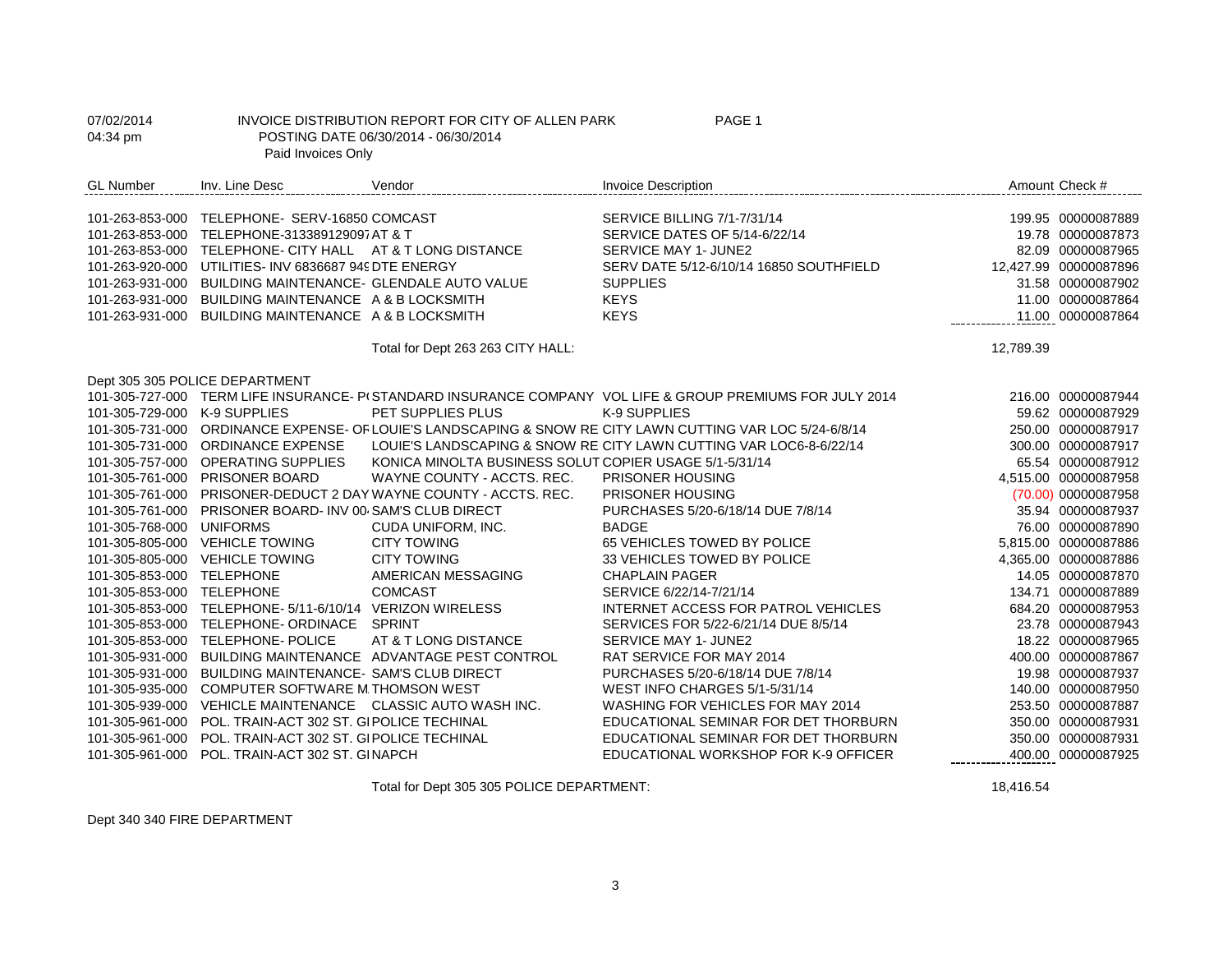| 07/02/2014<br>04:34 pm   | Paid Invoices Only                                         | INVOICE DISTRIBUTION REPORT FOR CITY OF ALLEN PARK<br>POSTING DATE 06/30/2014 - 06/30/2014 | PAGE 1                                                                                                     |          |                      |
|--------------------------|------------------------------------------------------------|--------------------------------------------------------------------------------------------|------------------------------------------------------------------------------------------------------------|----------|----------------------|
| <b>GL Number</b>         | Inv. Line Desc                                             | Vendor                                                                                     | <b>Invoice Description</b>                                                                                 |          | Amount Check #       |
|                          |                                                            |                                                                                            | 101-340-727-000 TERM LIFE INSURANCE- FI STANDARD INSURANCE COMPANY VOL LIFE & GROUP PREMIUMS FOR JULY 2014 |          | 138.00 00000087944   |
|                          | 101-340-757-000 OPERATING SUPPLIES- IN'SAM'S CLUB DIRECT   |                                                                                            | PURCHASES 5/20-6/18/14 DUE 7/8/14                                                                          |          | 119.49 00000087937   |
|                          | 101-340-853-000 TELEPHONE- APFD                            | <b>SPRINT</b>                                                                              | SERVICES FOR 5/22-6/21/14 DUE 8/5/14                                                                       |          | 14.34 00000087943    |
|                          | 101-340-853-000 TELEPHONE-AP EMS 3                         | <b>SPRINT</b>                                                                              | SERVICES FOR 5/22-6/21/14 DUE 8/5/14                                                                       |          | 60.19 00000087943    |
|                          | 101-340-853-000 TELEPHONE-AP EMS 1                         | <b>SPRINT</b>                                                                              | SERVICES FOR 5/22-6/21/14 DUE 8/5/14                                                                       |          | 59.58 00000087943    |
|                          | 101-340-853-000 TELEPHONE-DEPT CHIEF SPRINT                |                                                                                            | SERVICES FOR 5/22-6/21/14 DUE 8/5/14                                                                       |          | 31.62 00000087943    |
|                          | 101-340-853-000 TELEPHONE-M STACICK SPRINT                 |                                                                                            | SERVICES FOR 5/22-6/21/14 DUE 8/5/14                                                                       |          | 56.79 00000087943    |
|                          | 101-340-939-000 VEHICLE MAINTENANCE                        | KOOL RADIATOR SERVICE, INC.                                                                | BLOWER MOTOR 6571 A/C                                                                                      |          | 142.75 00000087913   |
|                          |                                                            | Total for Dept 340 340 FIRE DEPARTMENT:                                                    |                                                                                                            | 622.76   |                      |
|                          | Dept 445 445 DEPARTMENT OF PUBLIC SERVICE                  |                                                                                            |                                                                                                            |          |                      |
|                          |                                                            |                                                                                            | 101-445-727-000 TERM LIFE INSURANCE- DI STANDARD INSURANCE COMPANY VOL LIFE & GROUP PREMIUMS FOR JULY 2014 |          | 60.00 00000087944    |
|                          | 101-445-757-000 OPERATING SUPPLIES                         | <b>GRAINGER</b>                                                                            | <b>SUPPLIES</b>                                                                                            |          | 175.78 00000087904   |
|                          | 101-445-757-000 OPERATING SUPPLIES-INV SAM'S CLUB DIRECT   |                                                                                            | PURCHASES 5/20-6/18/14 DUE 7/8/14                                                                          |          | 79.88 00000087937    |
|                          | 101-445-853-000 TELEPHONE-GARAGE                           | <b>SPRINT</b>                                                                              | SERVICES FOR 5/22-6/21/14 DUE 8/5/14                                                                       |          | 61.79 00000087943    |
|                          | 101-445-926-000 STREET LIGHTING-2-3636-I DTE ENERGY        |                                                                                            | SERV DATE 5/12-6/10/14 16850 SOUTHFIELD                                                                    |          | 132.69 00000087896   |
|                          | 101-445-926-000 STREET LIGHTING- 2-3836-DTE ENERGY         |                                                                                            | SERV DATE 5/12-6/10/14 16850 SOUTHFIELD                                                                    |          | 322.58 00000087896   |
|                          | 101-445-939-000 VEHICLE MAINTENANCE- SMICHIGAN CAT         |                                                                                            | <b>PARTS</b>                                                                                               |          | 2.90 00000087923     |
|                          | 101-445-939-000 VEHICLE MAINTENANCE                        | <b>CANNON EQUIPMENT</b>                                                                    | REBUILD PLOW A FRAME                                                                                       |          | 2,387.00 00000087883 |
|                          | 101-445-939-000 VEHICLE MAINTENANCE                        | <b>CANNON EQUIPMENT</b>                                                                    | <b>ARROW SIGN TRUCK</b>                                                                                    |          | 211.16 00000087883   |
|                          | 101-445-939-000 VEHICLE MAINTENANCE                        | <b>VILLAGE FORD</b>                                                                        | <b>PARTS</b>                                                                                               |          | 240.63 00000087954   |
|                          | 101-445-939-000 VEHICLE MAINTENANCE                        | <b>INTERSTATE BATTERIES OF GREAT PARTS</b>                                                 |                                                                                                            |          | 119.90 00000087908   |
|                          |                                                            | Total for Dept 445 445 DEPARTMENT OF PUBLIC SERVICE:                                       |                                                                                                            | 3,794.31 |                      |
| Dept 707 707 PARKS & REC |                                                            |                                                                                            |                                                                                                            |          |                      |
|                          |                                                            |                                                                                            | 101-707-727-000 TERM LIFE INSURANCE- P/STANDARD INSURANCE COMPANY VOL LIFE & GROUP PREMIUMS FOR JULY 2014  |          | 6.00 00000087944     |
|                          | 101-707-757-000 OPERATING SUPPLIES- IN'SAM'S CLUB DIRECT   |                                                                                            | PURCHASES 5/20-6/18/14 DUE 7/8/14                                                                          |          | 31.85 00000087937    |
|                          | 101-707-760-000 SENIOR ACTIVITIES- INV 0(SAM'S CLUB DIRECT |                                                                                            | PURCHASES 5/20-6/18/14 DUE 7/8/14                                                                          |          | 23.96 00000087937    |
|                          | 101-707-760-000 SENIOR ACTIVITIES- INV 0(SAM'S CLUB DIRECT |                                                                                            | PURCHASES 5/20-6/18/14 DUE 7/8/14                                                                          |          | 21.66 00000087937    |
|                          | 101-707-760-000 SENIOR ACTIVITIES- INV 0(SAM'S CLUB DIRECT |                                                                                            | PURCHASES 5/20-6/18/14 DUE 7/8/14                                                                          |          | 11.98 00000087937    |
|                          | 101-707-784-000 PARK SERVICES                              | <b>HADDIX ELECTRIC</b>                                                                     | BASEBALL DIAMOND #1 TROUBLESHOOT/REPAIR                                                                    |          | 1,138.50 00000087905 |
|                          | 101-707-784-000 PARK SERVICES                              | <b>KEY AWARDS</b>                                                                          | NAME PLATES, PLAQUE, MEM STONE                                                                             |          | 161.00 00000087911   |
|                          | 101-707-784-000 PARK SERVICES 6/4/14-6/6 PALMER, JEREMY    |                                                                                            | SOUND FOR GRAD/REHEARSAL AT AUD                                                                            |          | 150.00 00000087928   |
|                          |                                                            |                                                                                            | 101-707-801-001 LAWN SERVICES- PARK LOUIE'S LANDSCAPING & SNOW RE CITY LAWN CUTTING VAR LOC 5/24-6/8/14    |          | 3,766.00 00000087917 |
|                          | 101-707-801-001 LAWN SERVICES-PARK                         |                                                                                            | LOUIE'S LANDSCAPING & SNOW RE CITY LAWN CUTTING VAR LOC6-8-6/22/14                                         |          | 3,766.00 00000087917 |
|                          | 101-707-920-000 UTILITIES-194036500362-CIDTE ENERGY        |                                                                                            | SERV FOR MAY 12-JUNE 24/14                                                                                 |          | 55.68 00000087895    |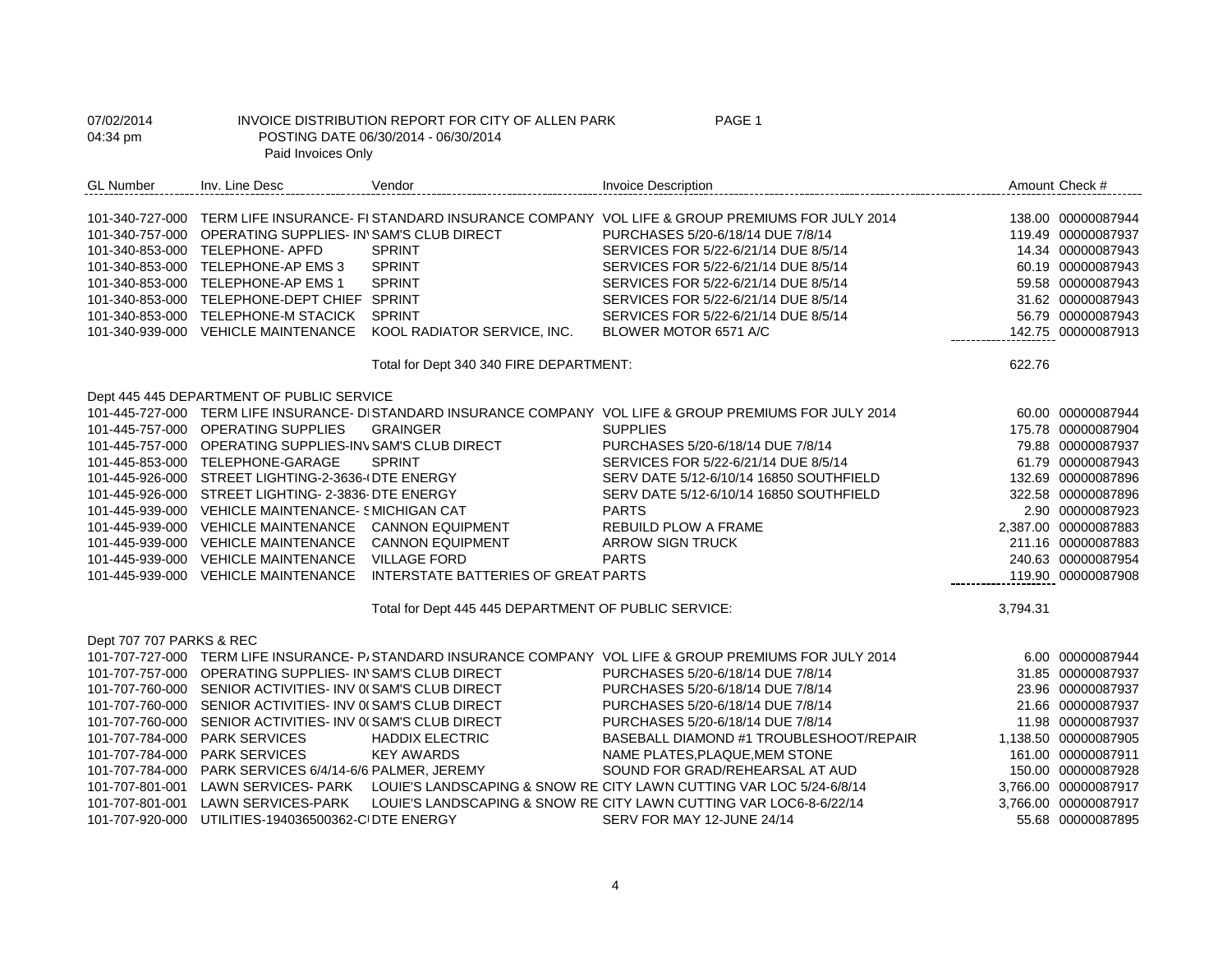| 07/02/2014<br>04:34 pm                                      | PAGE 1<br>INVOICE DISTRIBUTION REPORT FOR CITY OF ALLEN PARK<br>POSTING DATE 06/30/2014 - 06/30/2014<br>Paid Invoices Only                                                                                                                                                                                                                                                                                                                                                                                                                                           |                                                                                                                                                                          |                                                                                                                                                                                                                                                                                                                                                   |                      |                                                                                                                                                                                                                               |
|-------------------------------------------------------------|----------------------------------------------------------------------------------------------------------------------------------------------------------------------------------------------------------------------------------------------------------------------------------------------------------------------------------------------------------------------------------------------------------------------------------------------------------------------------------------------------------------------------------------------------------------------|--------------------------------------------------------------------------------------------------------------------------------------------------------------------------|---------------------------------------------------------------------------------------------------------------------------------------------------------------------------------------------------------------------------------------------------------------------------------------------------------------------------------------------------|----------------------|-------------------------------------------------------------------------------------------------------------------------------------------------------------------------------------------------------------------------------|
| <b>GL Number</b>                                            | Inv. Line Desc                                                                                                                                                                                                                                                                                                                                                                                                                                                                                                                                                       | Vendor                                                                                                                                                                   | <b>Invoice Description</b>                                                                                                                                                                                                                                                                                                                        |                      | Amount Check #                                                                                                                                                                                                                |
|                                                             | 101-707-939-000 VEHICLE MAINTENANCE<br>101-707-939-000 VEHICLE MAINTENANCE<br>101-707-939-000 VEHICLE MAINTENANCE<br>101-707-985-000 CAPITAL OUTLAY                                                                                                                                                                                                                                                                                                                                                                                                                  | <b>GLENDALE AUTO VALUE</b><br><b>GLENDALE AUTO VALUE</b><br><b>GLENDALE AUTO VALUE</b><br>CDW GOVERNMENT, INC.                                                           | PARTS 2001 FORD 350 VAN<br>PARTS FOR 2001 FORD VAN<br>PARTS FOR 2003 FORD VAN<br><b>PARTS</b>                                                                                                                                                                                                                                                     |                      | 187.89 00000087902<br>9.29 00000087902<br>82.40 00000087902<br>283.76 00000087885                                                                                                                                             |
|                                                             | Dept 751 751 COMMUNITY CENTER<br>101-751-757-000 OPERATING SUPPLIES- IN'SAM'S CLUB DIRECT<br>101-751-757-000 OPERATING SUPPLIES- IN'SAM'S CLUB DIRECT<br>101-751-816-000 PROF. SERV. - OTHER<br>101-751-931-000 BUILDING MAINTENANCE HADDIX ELECTRIC<br>101-751-931-000 BUILDING MAINTENANCE- OTIS ELEVATOR CO.<br>101-751-931-000 UNAPPLIED CASH INV 874, OTIS ELEVATOR CO.<br>101-751-934-000 EQUIPMENT MAINTENANC STATE OF MICHIGAN<br>101-751-934-000 EQUIPMENT MAINTENANC STATE OF MICHIGAN<br>101-751-985-000 CAPITAL OUTLAY<br>101-751-985-000 CAPITAL OUTLAY | Total for Dept 707 707 PARKS & REC:<br><b>REDGUARD FIRE &amp; SECURITY</b><br>CDW GOVERNMENT, INC.<br>LAUVER'S CASH REGISTER<br>Total for Dept 751 751 COMMUNITY CENTER: | PURCHASES 5/20-6/18/14 DUE 7/8/14<br>PURCHASES 5/20-6/18/14 DUE 7/8/14<br>MONITORING FOR APRIL, MAY, JUNE<br>INSTALLATION OF NEW FIXTURES<br>SERVICES AT APCC CONT 6/20/14-6/19/15<br>SERVICES AT APCC CONT 6/20/14-6/19/15<br>ELEVATOR SAFETY INSPECTION 10/22/13<br>ELEVATOR SAFETY INSPECTION 7/10/13<br><b>PARTS</b><br><b>SALES CONTRACT</b> | 9,695.97<br>8,763.90 | 14.98 00000087937<br>171.76 00000087937<br>279.00 00000087934<br>4,591.50 00000087905<br>2,988.72 00000087927<br>(570.82) 00000087927<br>125.00 00000087946<br>180.00 00000087946<br>283.76 00000087885<br>700.00 00000087914 |
|                                                             | Dept 864 864 RETIREE HEALTHCARE                                                                                                                                                                                                                                                                                                                                                                                                                                                                                                                                      | Total for Dept 864 864 RETIREE HEALTHCARE:                                                                                                                               | 101-864-727-000 TERM LIFE INSURANCE-RESTANDARD INSURANCE COMPANY VOL LIFE & GROUP PREMIUMS FOR JULY 2014                                                                                                                                                                                                                                          | 2,892.50             | 2,892.50 00000087944                                                                                                                                                                                                          |
| Fund 202 MAJOR STREET FUND<br>Dept 475 475 TRAFFIC SERVICES |                                                                                                                                                                                                                                                                                                                                                                                                                                                                                                                                                                      | Total for Fund 101 GENERAL FUND:                                                                                                                                         |                                                                                                                                                                                                                                                                                                                                                   | 112,648.56           |                                                                                                                                                                                                                               |
|                                                             |                                                                                                                                                                                                                                                                                                                                                                                                                                                                                                                                                                      | 202-475-940-000 TRAFFIC SIGNS & SIGNALS WAYNE COUNTY - ACCTS. REC.<br>Total for Dept 475 475 TRAFFIC SERVICES:                                                           | TRAFFIC SIGNAL ENERGY 4/14/14                                                                                                                                                                                                                                                                                                                     | 122.18               | 122.18 00000087958                                                                                                                                                                                                            |
|                                                             |                                                                                                                                                                                                                                                                                                                                                                                                                                                                                                                                                                      | Total for Fund 202 MAJOR STREET FUND:                                                                                                                                    |                                                                                                                                                                                                                                                                                                                                                   | 122.18               |                                                                                                                                                                                                                               |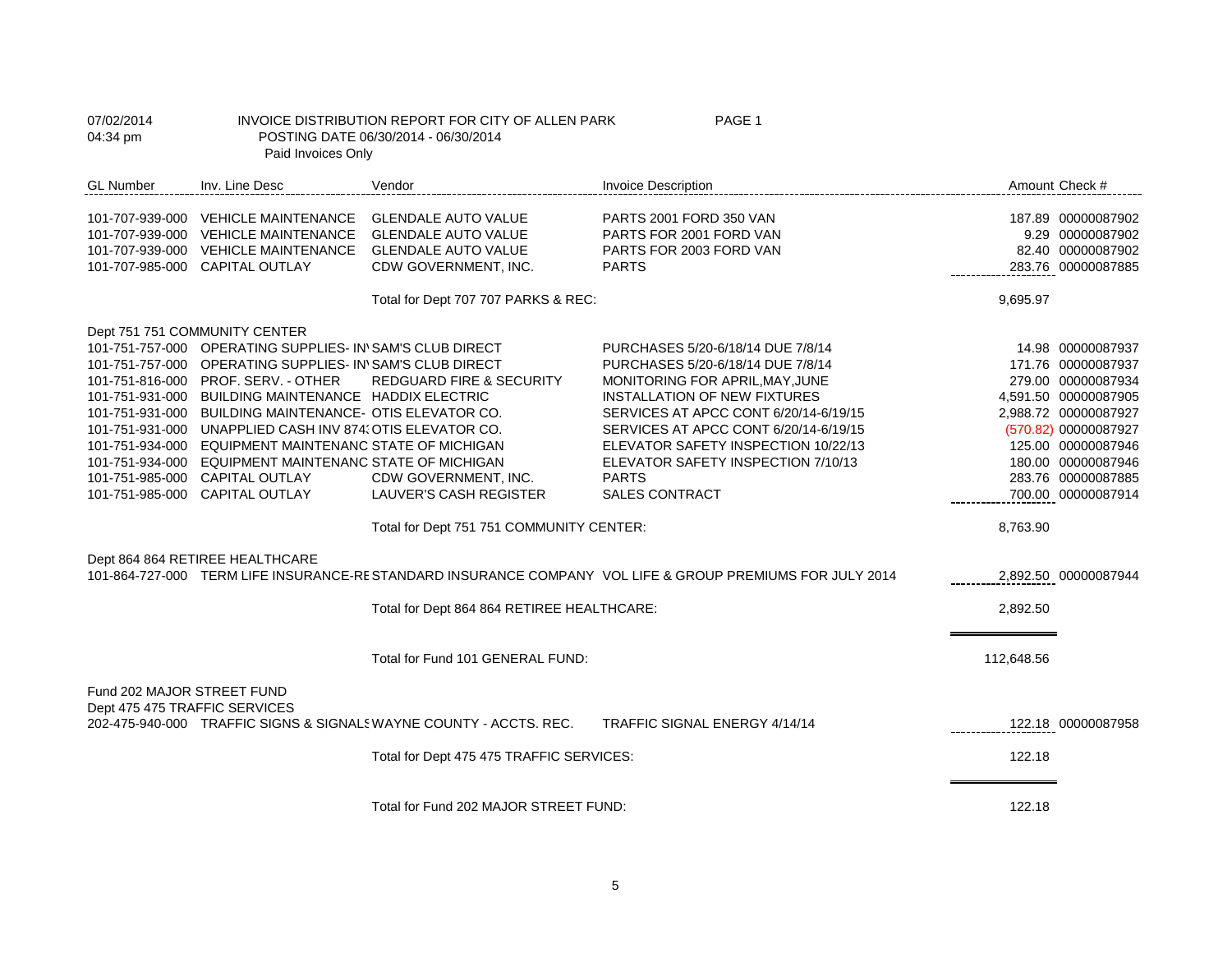| 07/02/2014<br>04:34 pm                                                                      | Paid Invoices Only                                                                                                                                                                                                                                                            | INVOICE DISTRIBUTION REPORT FOR CITY OF ALLEN PARK<br>POSTING DATE 06/30/2014 - 06/30/2014                                                                                                                                                                          | PAGE 1                                                                                                                                                                                                                                                                                                                              |           |                                                                                                                                                                          |
|---------------------------------------------------------------------------------------------|-------------------------------------------------------------------------------------------------------------------------------------------------------------------------------------------------------------------------------------------------------------------------------|---------------------------------------------------------------------------------------------------------------------------------------------------------------------------------------------------------------------------------------------------------------------|-------------------------------------------------------------------------------------------------------------------------------------------------------------------------------------------------------------------------------------------------------------------------------------------------------------------------------------|-----------|--------------------------------------------------------------------------------------------------------------------------------------------------------------------------|
| <b>GL Number</b>                                                                            | Inv. Line Desc                                                                                                                                                                                                                                                                | Vendor                                                                                                                                                                                                                                                              | <b>Invoice Description</b>                                                                                                                                                                                                                                                                                                          |           | Amount Check #                                                                                                                                                           |
| Fund 249 BUILDING FUND                                                                      | Dept 371 371 BUILDING DEPARTMENT                                                                                                                                                                                                                                              |                                                                                                                                                                                                                                                                     |                                                                                                                                                                                                                                                                                                                                     |           |                                                                                                                                                                          |
|                                                                                             | 249-371-717-000 LIFE INSURANCE- BLDG<br>249-371-728-000 OFFICE SUPPLIES- BLDG II SAM'S CLUB DIRECT<br>249-371-821-000 MECHANICAL INSPECTION CARNILL, STEVE<br>249-371-822-000 PLUMBING INSPECTIONS HALASH, JEROME<br>249-371-853-000 TELEPHONE-BOOMER                         | <b>SPRINT</b>                                                                                                                                                                                                                                                       | STANDARD INSURANCE COMPANY VOL LIFE & GROUP PREMIUMS FOR JULY 2014<br>PURCHASES 5/20-6/18/14 DUE 7/8/14<br>MAY 2014 MECHANICAL INSPEC<br>MAY 2014 PLUMBING INSPECTIONS<br>SERVICES FOR 5/22-6/21/14 DUE 8/5/14                                                                                                                      |           | 28.08 00000087944<br>29.88 00000087937<br>1,202.60 00000087884<br>711.20 00000087906<br>58.88 00000087943                                                                |
|                                                                                             |                                                                                                                                                                                                                                                                               | Total for Dept 371 371 BUILDING DEPARTMENT:                                                                                                                                                                                                                         |                                                                                                                                                                                                                                                                                                                                     | 2,030.64  |                                                                                                                                                                          |
|                                                                                             |                                                                                                                                                                                                                                                                               | Total for Fund 249 BUILDING FUND:                                                                                                                                                                                                                                   |                                                                                                                                                                                                                                                                                                                                     | 2,030.64  |                                                                                                                                                                          |
| Fund 250 DDA OPERATING<br>Dept 000                                                          |                                                                                                                                                                                                                                                                               |                                                                                                                                                                                                                                                                     |                                                                                                                                                                                                                                                                                                                                     |           |                                                                                                                                                                          |
| 250-000-801-001<br>250-000-920-000<br>250-000-942-000<br>250-000-975-000<br>250-000-975-000 | 250-000-728-000 OFFICE SUPPLIES<br>LAWN SERVICES- DDA<br>250-000-801-001 LAWN SERVICES- DDA<br>UTILITIES-17425 ECORSE I DTE ENERGY<br>RENT<br><b>DESIGN COMMITTEE</b><br><b>DESIGN COMMITTEE</b>                                                                              | <b>STERLING OFFICE SYSTEMS</b><br>JONICK PROPERTIES, LLC<br>SOURCE REALITY LLC<br>AP ANIMAL HOSPITAL                                                                                                                                                                | <b>CHARGE KIT DRUM REPLACEMENT</b><br>LOUIE'S LANDSCAPING & SNOW RE CITY LAWN CUTTING VAR LOC 5/24-6/8/14<br>LOUIE'S LANDSCAPING & SNOW RE CITY LAWN CUTTING VAR LOC6-8-6/22/14<br>SERVICE JUNE 12-JUNE 12-2014<br>DDA OFFICE 2014-2015 RENT<br>DESIGN REALTY FACADE GRANT REIMBURSEMENT<br>HEALING CARE ANIMAL GRANT REIMBURSEMENT |           | 476.00 00000087948<br>1.118.00 00000087917<br>1,118.00 00000087917<br>59.23 00000087894<br>9,600.00 00000087910<br>13,802.50 00000087942<br>11,569.60 00000087871        |
|                                                                                             |                                                                                                                                                                                                                                                                               | Total for Dept 000 :                                                                                                                                                                                                                                                |                                                                                                                                                                                                                                                                                                                                     | 37,743.33 |                                                                                                                                                                          |
|                                                                                             |                                                                                                                                                                                                                                                                               | Total for Fund 250 DDA OPERATING:                                                                                                                                                                                                                                   |                                                                                                                                                                                                                                                                                                                                     | 37,743.33 |                                                                                                                                                                          |
| Dept 000                                                                                    | Fund 265 DRUG FORFEITURE - FEDERAL                                                                                                                                                                                                                                            |                                                                                                                                                                                                                                                                     |                                                                                                                                                                                                                                                                                                                                     |           |                                                                                                                                                                          |
|                                                                                             | 265-000-939-000 VEHICLE MAINTENANCE<br>265-000-939-000 VEHICLE MAINTENANCE<br>265-000-939-000 VEHICLE MAINTENANCE<br>265-000-939-000 VEHICLE MAINTENANCE<br>265-000-939-000 VEHICLE MAINTENANCE<br>265-000-939-000 VEHICLE MAINTENANCE<br>265-000-939-000 VEHICLE MAINTENANCE | 265-000-757-000 OPERATING SUPPLIES-CH C.M.P. DISTRIBUTORS, INC.<br><b>GLENDALE AUTO VALUE</b><br><b>GLENDALE AUTO VALUE</b><br><b>GLENDALE AUTO VALUE</b><br><b>GLENDALE AUTO VALUE</b><br><b>GLENDALE AUTO VALUE</b><br><b>VILLAGE FORD</b><br><b>VILLAGE FORD</b> | POINT BLANK ALPHA ELITE CONC VEST<br>PARTS FOR 2011 CROWN VICTORIA<br>PARTS FOR 2009 CHEV TAHOE<br><b>PARTS</b><br><b>PARTS</b><br><b>PARTS</b><br>PARTS/SERVICE<br>PARTS FOR CROWN VIC                                                                                                                                             |           | 711.00 00000087882<br>197.88 00000087902<br>227.74 00000087902<br>395.76 00000087902<br>17.97 00000087902<br>3.99 00000087902<br>93.67 00000087954<br>110.06 00000087954 |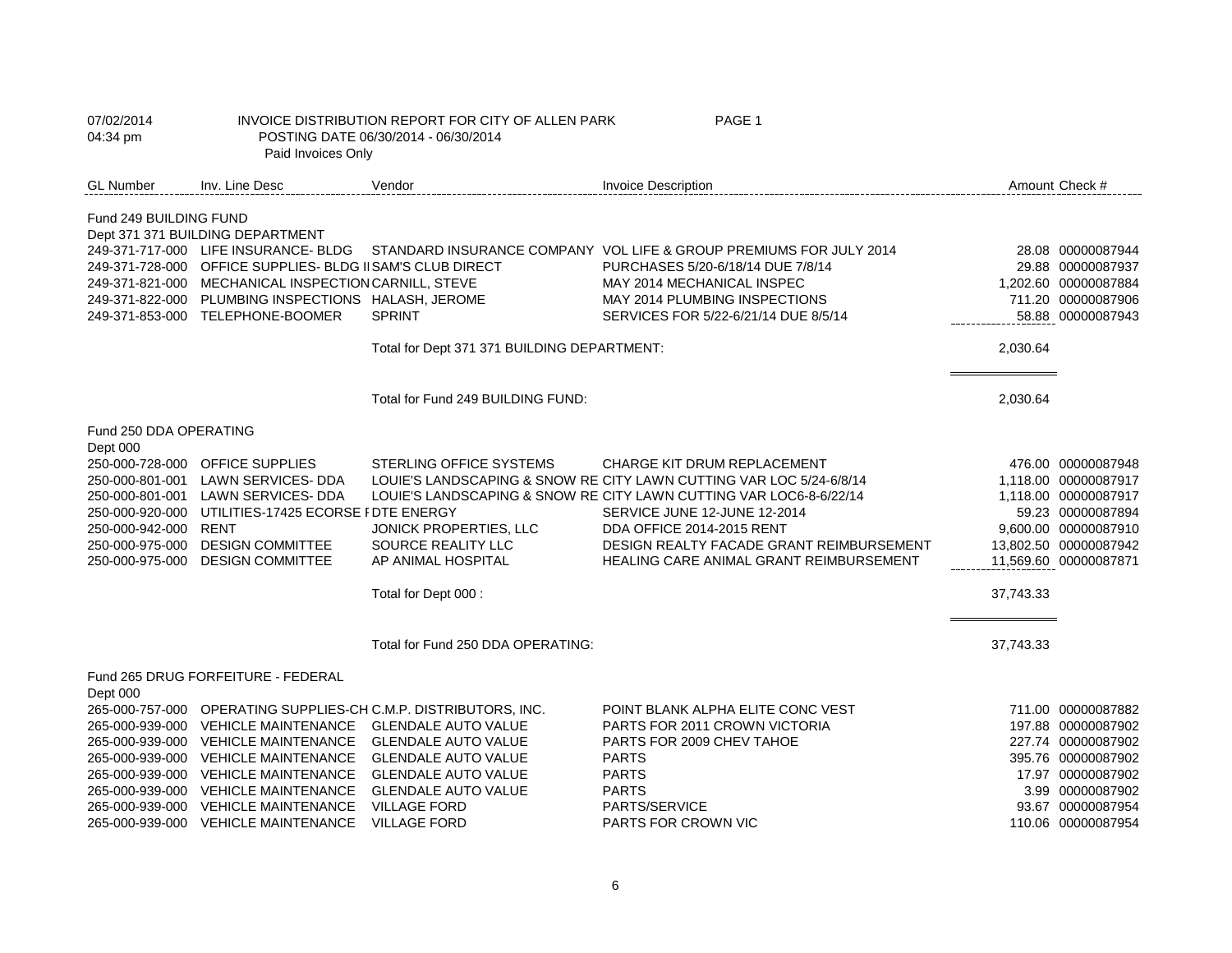| 07/02/2014<br>04:34 pm                                 | Paid Invoices Only                                                                                                                                                          | INVOICE DISTRIBUTION REPORT FOR CITY OF ALLEN PARK<br>POSTING DATE 06/30/2014 - 06/30/2014 | PAGE 1                                                                                                                   |           |                                                                                           |
|--------------------------------------------------------|-----------------------------------------------------------------------------------------------------------------------------------------------------------------------------|--------------------------------------------------------------------------------------------|--------------------------------------------------------------------------------------------------------------------------|-----------|-------------------------------------------------------------------------------------------|
| <b>GL Number</b>                                       | Inv. Line Desc                                                                                                                                                              | Vendor                                                                                     | <b>Invoice Description</b>                                                                                               |           | Amount Check #                                                                            |
|                                                        | 265-000-984-000 COMPUTER EQUIPMENT/S OEM MICRO SOLUTIONS<br>265-000-984-000 COMPUTER EQUIPMENT/S OEM MICRO SOLUTIONS<br>265-000-985-000 VEHICLES-1FM5K8AREGA JORGENSEN FORD | 265-000-939-000 VEHICLE MAINTENANCE ROGERS TRANSMISSIONS, INC.                             | REAR END REBUILD 1001<br><b>COMPUTER EQUIPMENT</b><br><b>COMPUTER SERVICES</b><br>FORD POLICE INTERCEP 1FM5K8AR9EGA44763 |           | 1,576.00 00000087936<br>130.56 00000087926<br>133.72 00000087926<br>28,203.25 00000087964 |
|                                                        |                                                                                                                                                                             | Total for Dept 000 :                                                                       |                                                                                                                          | 31,801.60 |                                                                                           |
|                                                        |                                                                                                                                                                             | Total for Fund 265 DRUG FORFEITURE - FEDERAL:                                              |                                                                                                                          | 31,801.60 |                                                                                           |
|                                                        | Fund 266 DRUG FORFEITURE - STATE                                                                                                                                            |                                                                                            |                                                                                                                          |           |                                                                                           |
| Dept 000                                               |                                                                                                                                                                             |                                                                                            | 266-000-657-000 FORFEITED MONIES-ST/LC PSYBUS PSYCHOLOGICAL CONSUL PSYCHOLOGICAL EVAL FOR NEW HIRE                       |           | 585.00 00000087933                                                                        |
|                                                        |                                                                                                                                                                             | Total for Dept 000 :                                                                       |                                                                                                                          | 585.00    |                                                                                           |
|                                                        |                                                                                                                                                                             | Total for Fund 266 DRUG FORFEITURE - STATE:                                                |                                                                                                                          | 585.00    |                                                                                           |
| Fund 271 LIBRARY<br>Dept 000                           |                                                                                                                                                                             |                                                                                            |                                                                                                                          |           |                                                                                           |
|                                                        | 271-000-728-000 OFFICE SUPPLIES                                                                                                                                             | DEMCO, INC.                                                                                | <b>SUPPLIES</b>                                                                                                          |           | 69.62 00000087891                                                                         |
|                                                        | 271-000-728-000 OFFICE SUPPLIES                                                                                                                                             | LOWER HURON SUPPLY CO.                                                                     | PAPER SUPPLIES                                                                                                           |           | 515.30 00000087918                                                                        |
|                                                        | 271-000-728-000 OFFICE SUPPLIES                                                                                                                                             | PETTY CASH - LIBRARY                                                                       | REPLENISH PETTY CASH                                                                                                     |           | 42.97 00000087930                                                                         |
|                                                        | 271-000-757-000 OPERATING SUPPLIES                                                                                                                                          | SCHOLASTIC BOOK FAIRS                                                                      | <b>HALF PRICE BOOKS</b>                                                                                                  |           | 884.56 00000087939                                                                        |
|                                                        | 271-000-827-000 LIBRARY SERVICES                                                                                                                                            | UNIQUE MANAGEMENT SERVICES, I PLACEMETS                                                    |                                                                                                                          |           | 53.70 00000087952                                                                         |
|                                                        |                                                                                                                                                                             | 271-000-827-000 LIBRARY SERVICES- 5/1/14 WAYNE COUNTY - ACCTS. REC.                        | REIM COST TO PROVIDE STAFFING AP LIBRARY                                                                                 |           | 24,394.73 00000087958                                                                     |
|                                                        |                                                                                                                                                                             | 271-000-827-000 LIBRARY SERVICES-5/1/14 WAYNE COUNTY - ACCTS. REC.                         | REIM COST FOR STAFFING AT MEL LIBRARY                                                                                    |           | 979.68 00000087958                                                                        |
| 271-000-828-000 MATERIALS                              |                                                                                                                                                                             | <b>BAKER &amp; TAYLOR</b>                                                                  | PAYMENT FOR MATERIALS                                                                                                    |           | 29.21 00000087874                                                                         |
| 271-000-828-000 MATERIALS<br>271-000-828-000 MATERIALS |                                                                                                                                                                             | <b>BAKER &amp; TAYLOR</b><br><b>BAKER &amp; TAYLOR</b>                                     | PAYMENT FOR MATERIALS<br><b>MATERIALS</b>                                                                                |           | 103.84 00000087874<br>431.20 00000087874                                                  |
| 271-000-828-000 MATERIALS                              |                                                                                                                                                                             | BESTSELLERS AUDIO, LLC                                                                     | <b>AUDIOBOOKS</b>                                                                                                        |           | 435.00 00000087877                                                                        |
| 271-000-828-000 MATERIALS                              |                                                                                                                                                                             | BLACKSTONE AUDIO, INC                                                                      | <b>AUDIOBOOKS</b>                                                                                                        |           | 239.15 00000087878                                                                        |
| 271-000-828-000 MATERIALS                              |                                                                                                                                                                             | <b>STEINWAY INC</b>                                                                        | <b>MUSIC CDS</b>                                                                                                         |           | 124.92 00000087947                                                                        |
| 271-000-828-000 MATERIALS                              |                                                                                                                                                                             | PETTY CASH - LIBRARY                                                                       | REPLENISH PETTY CASH                                                                                                     |           | 34.75 00000087930                                                                         |
|                                                        | 271-000-853-000 TELEPHONE- LIBRARY                                                                                                                                          | AT & T LONG DISTANCE                                                                       | SERVICE MAY 1- JUNE2                                                                                                     |           | 0.81 00000087965                                                                          |
|                                                        | 271-000-920-000 UTILITIES-194036500347-L DTE ENERGY                                                                                                                         |                                                                                            | SERV FOR MAY 12-JUNE 24/14                                                                                               |           | 1,534.69 00000087895                                                                      |
|                                                        |                                                                                                                                                                             |                                                                                            | 271-000-931-000 BUILDING MAINTENANCE- LOUIE'S LANDSCAPING & SNOW RE CITY LAWN CUTTING VAR LOC 5/24-6/8/14                |           | 80.00 00000087917                                                                         |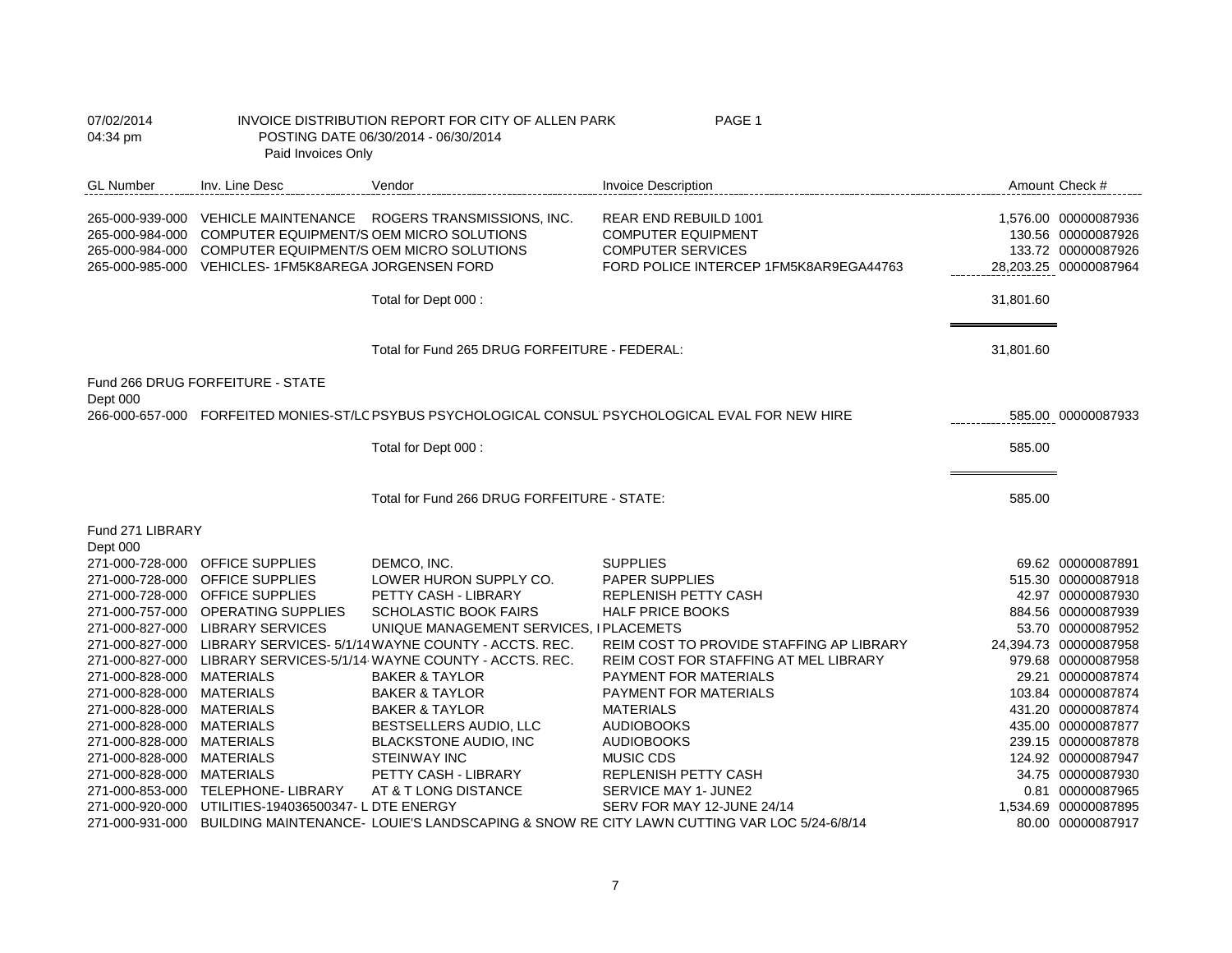| 07/02/2014<br>04:34 pm             | Paid Invoices Only                                        | INVOICE DISTRIBUTION REPORT FOR CITY OF ALLEN PARK<br>POSTING DATE 06/30/2014 - 06/30/2014 | PAGE 1                                                                                                                            |           |                                         |
|------------------------------------|-----------------------------------------------------------|--------------------------------------------------------------------------------------------|-----------------------------------------------------------------------------------------------------------------------------------|-----------|-----------------------------------------|
| <b>GL Number</b>                   | Inv. Line Desc                                            | Vendor                                                                                     | <b>Invoice Description</b>                                                                                                        |           | Amount Check #                          |
|                                    | 271-000-931-000 BUILDING MAINTENANCE BARCO PRODUCTS       |                                                                                            | 271-000-931-000 BUILDING MAINTENANCE-I LOUIE'S LANDSCAPING & SNOW RE CITY LAWN CUTTING VAR LOC6-8-6/22/14<br><b>BRONZE PLAQUE</b> |           | 80.00 00000087917<br>290.00 00000087875 |
|                                    |                                                           | Total for Dept 000 :                                                                       |                                                                                                                                   | 30,324.13 |                                         |
|                                    |                                                           | Total for Fund 271 LIBRARY:                                                                |                                                                                                                                   | 30,324.13 |                                         |
| Fund 592 WATER & SEWER<br>Dept 000 |                                                           |                                                                                            |                                                                                                                                   |           |                                         |
|                                    | 592-000-471-000 MISCELLANEOUS -18642 GALLEN PARK, CITY OF |                                                                                            | REFUND OF SHUT OFF FEE #640-GR186-42                                                                                              |           | 40.00 00000087868                       |
|                                    |                                                           | Total for Dept 000 :                                                                       |                                                                                                                                   | 40.00     |                                         |
| Dept 601 601 WATER AND SEWER       |                                                           |                                                                                            |                                                                                                                                   |           |                                         |
|                                    |                                                           | 592-601-605-000 SEWAGE DISPOSAL - CUR DETROIT WATER & SEWAGE DEPT. SERVICES 4/30-5/31/14   |                                                                                                                                   |           | 72,077.68 00000087892                   |
|                                    |                                                           | 592-601-605-000 SEWAGE DISPOSAL - OVI DETROIT WATER & SEWAGE DEPT. SERVICES 4/30-5/31/14   |                                                                                                                                   |           | (57,821.68) 00000087892                 |
|                                    | 592-601-607-001 SEWAGE DISPOSAL - WAY WAYNE COUNTY        |                                                                                            | APRIL 2014 DOWNRIVER SEWAGE DISPOSAL                                                                                              |           | 82,395.30 00000087957                   |
|                                    | 592-601-607-300 EXCESS FLOWS - MAY 201 WAYNE COUNTY       |                                                                                            | EXCESS FLOW MAY AND JUNE 2014                                                                                                     |           | 60,437.00 00000087956                   |
|                                    | 592-601-607-300 EXCESS FLOWS - JUNE 20 WAYNE COUNTY       |                                                                                            | EXCESS FLOW MAY AND JUNE 2014                                                                                                     |           | 60,437.00 00000087956                   |
|                                    | 592-601-607-500 WAYNE CTY RESERVE FOIWAYNE COUNTY         |                                                                                            | 10 OF 10 FINAL BILLING RESERVE PLACEMENT                                                                                          |           | 19,405.00 00000087955                   |
|                                    | 592-601-643-000 UTILITIES-31338223207931 AT & T           |                                                                                            | SERVICE DATES OF 5/14-6/22/14                                                                                                     |           | 19.01 00000087873                       |
|                                    | 592-601-643-000 UTILITIES- WATER                          | AT & T LONG DISTANCE                                                                       | SERVICE MAY 1- JUNE2                                                                                                              |           | 7.61 00000087965                        |
|                                    | 592-601-667-001 VEHICLE MAINTENANCE                       | CLASSIC AUTO WASH INC.                                                                     | WASHING FOR VEHICLES FOR MAY 2014                                                                                                 |           | 3.90 00000087887                        |
|                                    | 592-601-667-001 VEHICLE MAINTENANCE                       | INTERSTATE BATTERIES OF GREAT PARTS                                                        |                                                                                                                                   |           | 489.80 00000087908                      |
|                                    |                                                           | 592-601-671-001 SEWER MAINTENANCE-LADOHENY, JACK SUPPLY, INC.                              | REPAIRED CITY CAMERA                                                                                                              |           | 230.00 00000087893                      |
|                                    |                                                           | 592-601-671-001 SEWER MAINTENANCE- SUDOHENY, JACK SUPPLY, INC.                             | <b>REPAIRED CITY CAMERA</b>                                                                                                       |           | 23.00 00000087893                       |
|                                    | 592-601-673-001 MAIN MAINTENANCE                          | <b>SLC METER LLC</b>                                                                       | REPAIR CLAMPS FOR WATERMAINS                                                                                                      |           | 2,633.60 00000087941                    |
| 592-601-673-001                    | <b>MAIN MAINTENANCE</b>                                   | FREEPORT SUPPLY CO.                                                                        | <b>TOPSOIL</b>                                                                                                                    |           | 1,300.00 00000087900                    |
| 592-601-673-001                    | <b>MAIN MAINTENANCE</b>                                   | JOHN D. OSBORNE TRUCKING                                                                   | <b>CLASS 2 FILL SAND</b>                                                                                                          |           | 400.37 00000087909                      |
| 592-601-673-001                    | MAIN MAINTENANCE-INSP/HYDRO DESIGNS, INC.                 |                                                                                            | CROSS CONNECTION CONTROL PROG                                                                                                     |           | 1,935.00 00000087907                    |
| 592-601-673-001                    | <b>MAIN MAINTENANCE</b>                                   | ACE CUTTING EQUIPMENT & SUPPL PARTS FOR WATER MAIN                                         |                                                                                                                                   |           | 2,779.00 00000087866                    |
| 592-601-673-001                    | <b>MAIN MAINTENANCE</b>                                   | JOHN D. OSBORNE TRUCKING                                                                   | <b>CLASS 2 FILL SAND</b>                                                                                                          |           | 410.80 00000087909                      |
| 592-601-673-001                    | <b>MAIN MAINTENANCE</b>                                   | ACE CUTTING EQUIPMENT & SUPPL SUPPLIES                                                     |                                                                                                                                   |           | 308.14 00000087866                      |
|                                    | 592-601-678-002 STORM/CB MAINTENANCE BUCCILLI GROUP, LLC  |                                                                                            | 2014 AP MISC CONCRETE 5/25-5/31/14                                                                                                |           | 1,242.00 00000087880                    |
|                                    | 592-601-678-002 STORM/CB MAINTENANCE BUCCILLI GROUP, LLC  |                                                                                            | 2014 AP MISC CONCRETE 5/18-5/24/14                                                                                                |           | 2,862.00 00000087963                    |
|                                    | 592-601-678-003 PAVEMENT REPAIRS                          | <b>BUCCILLI GROUP, LLC</b>                                                                 | 2014 AP MISC CONCRETE 5/11/14-5/17/14                                                                                             |           | 1,944.00 00000087880                    |
| 592-601-716-000                    |                                                           |                                                                                            | MEDICAL-WATER & SEWE STANDARD INSURANCE COMPANY VOL LIFE & GROUP PREMIUMS FOR JULY 2014                                           |           | 42.00 00000087944                       |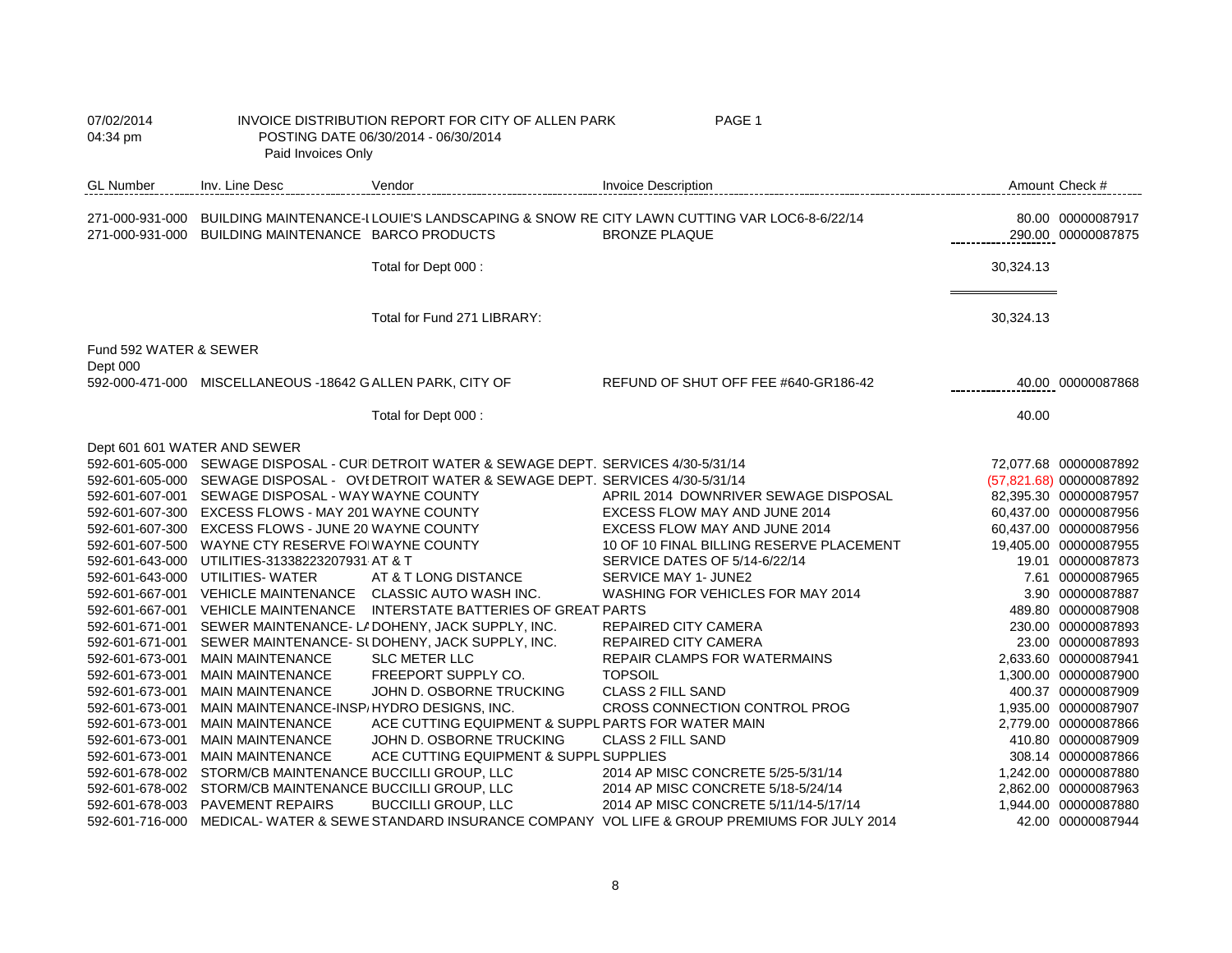| 07/02/2014<br>04:34 pm                | Paid Invoices Only                                                                                                                                                                                                                                                                                                                                                                                                                                                                                                                          | INVOICE DISTRIBUTION REPORT FOR CITY OF ALLEN PARK<br>POSTING DATE 06/30/2014 - 06/30/2014 | PAGE 1                                                                                                                                                                                                                                                                                                                                                                                                                                                    |            |                                                                                                                                                                                                                                                       |
|---------------------------------------|---------------------------------------------------------------------------------------------------------------------------------------------------------------------------------------------------------------------------------------------------------------------------------------------------------------------------------------------------------------------------------------------------------------------------------------------------------------------------------------------------------------------------------------------|--------------------------------------------------------------------------------------------|-----------------------------------------------------------------------------------------------------------------------------------------------------------------------------------------------------------------------------------------------------------------------------------------------------------------------------------------------------------------------------------------------------------------------------------------------------------|------------|-------------------------------------------------------------------------------------------------------------------------------------------------------------------------------------------------------------------------------------------------------|
| <b>GL Number</b>                      | Inv. Line Desc                                                                                                                                                                                                                                                                                                                                                                                                                                                                                                                              | Vendor                                                                                     | <b>Invoice Description</b>                                                                                                                                                                                                                                                                                                                                                                                                                                |            | Amount Check #                                                                                                                                                                                                                                        |
|                                       | 592-601-822-000 COMPUTER SERVICE MAIN CDW GOVERNMENT, INC.<br>592-601-822-000 COMPUTER SERVICE MAIN SPRINT<br>592-601-900-000 PRINTING & PUBLISHING U.S. POSTAL SERVICE<br>592-601-921-000 OFFICE SUPPLIES<br>592-601-962-000 MISCELLANEOUS<br>592-601-962-000 MISCELLANEOUS-3134250 AT & T<br>592-601-985-000 CAPITAL OUTLAY-MAINS BUCCILLI GROUP, LLC<br>592-601-985-000 CAPITAL OUTLAY-MAINS BUCCILLI GROUP, LLC<br>592-601-986-000 CAPITAL OUTLAY-SEWER{BUCCILLI GROUP, LLC<br>592-601-986-000 CAPITAL OUTLAY-SEWER SUCCILLI GROUP, LLC | THE MAILBOX WORKS<br><b>MAILFINANCE</b>                                                    | 592-601-717-000 RETIREE HEALTH BENEFIT STANDARD INSURANCE COMPANY VOL LIFE & GROUP PREMIUMS FOR JULY 2014<br><b>PARTS</b><br>SERVICES FOR 5/22-6/21/14 DUE 8/5/14<br><b>WATER BILL POSTAGE</b><br>NEW DROP BOX FOR WATER/TAX PMTS<br>LEASING 6/113-9/12/14<br>SERVICE DATES OF 5/14-6/22/14<br>2014 AP MISC CONCRETE WATER 6/8-6/14/14<br>2014 AP MISC CONCRETE 6/15-6/21/14<br>2014 AP CIPP LIQ FORCE 6-15-6/21/14<br>2014 AP CIPP LIQ FORCE 6/8-6/14/14 |            | 289.25 00000087944<br>1,702.54 00000087966<br>1.46 00000087943<br>10,000.00 00000087951<br>890.00 00000087949<br>938.65 00000087919<br>118.17 00000087873<br>864.00 00000087880<br>1,350.00 00000087880<br>3,186.00 00000087880<br>594.00 00000087880 |
|                                       | 592-601-987-100 CAPITAL OUTLAY - SAW GIRITTER GIS INC                                                                                                                                                                                                                                                                                                                                                                                                                                                                                       |                                                                                            | <b>PARCEL UPDATES/MAPPING SERVICE</b>                                                                                                                                                                                                                                                                                                                                                                                                                     |            | 4,400.00 00000087935                                                                                                                                                                                                                                  |
|                                       |                                                                                                                                                                                                                                                                                                                                                                                                                                                                                                                                             | Total for Dept 601 601 WATER AND SEWER:                                                    |                                                                                                                                                                                                                                                                                                                                                                                                                                                           | 277,894.60 |                                                                                                                                                                                                                                                       |
| Dept 603 603 BASIN<br>592-603-716-000 | 592-603-853-000 TELEPHONE-BASIN 2<br>592-603-853-000 TELEPHONE- BASIN<br>592-603-853-000 TELEPHONE- PUMP<br>592-603-853-000 TELEPHONE-313441172512 AT & T<br>592-603-853-000 TELEPHONE-313583086689 AT & T<br>592-603-920-000 UTILITIES-273546100010- B DTE ENERGY<br>592-603-934-000 EQUIPMENT MAINTENANC GRAINGER                                                                                                                                                                                                                         | <b>SPRINT</b><br><b>SPRINT</b><br><b>SPRINT</b><br>Total for Dept 603 603 BASIN:           | EMPLOYEE BENEFITS-BAS STANDARD INSURANCE COMPANY VOL LIFE & GROUP PREMIUMS FOR JULY 2014<br>SERVICES FOR 5/22-6/21/14 DUE 8/5/14<br>SERVICES FOR 5/22-6/21/14 DUE 8/5/14<br>SERVICES FOR 5/22-6/21/14 DUE 8/5/14<br>SERVICE DATES OF 5/14-6/22/14<br>SERVICE DATES OF 5/14-6/22/14<br>SERV FOR MAY 12-JUNE 24/14<br><b>PARTS</b><br>592-603-940-000 FAIRLANE/INDEPNCE MKT SECURITY CENTRAL PROTECTION FIRE SERVICE AT FAIRLANE GREEN                      | 531.02     | 12.00 00000087944<br>24.19 00000087943<br>27.39 00000087943<br>25.19 00000087943<br>17.69 00000087873<br>6.76 00000087873<br>30.15 00000087895<br>359.10 00000087904<br>28.55 00000087940                                                             |
|                                       | Fund 593 SOUTHFIELD LEASE PROPERTIES                                                                                                                                                                                                                                                                                                                                                                                                                                                                                                        | Total for Fund 592 WATER & SEWER:                                                          |                                                                                                                                                                                                                                                                                                                                                                                                                                                           | 278,465.62 |                                                                                                                                                                                                                                                       |
| 593-696-920-000 WATER                 | Dept 696 16630 SOUTHFIELD CAM<br>593-696-931-000 BUILDING MAINTENANCE BMG<br>593-696-931-000 BUILDING MAINTENANCE BMG                                                                                                                                                                                                                                                                                                                                                                                                                       | ALLEN PARK, CITY OF<br>Total for Dept 696 16630 SOUTHFIELD CAM:                            | WATER SERVICE 5/1-6/1/14<br>SERVICES 6/9-6/14/14<br>SERVICES 6/16-6/21/14                                                                                                                                                                                                                                                                                                                                                                                 | 1,789.59   | 1,439.59 00000087869<br>175.00 00000087879<br>175.00 00000087879                                                                                                                                                                                      |